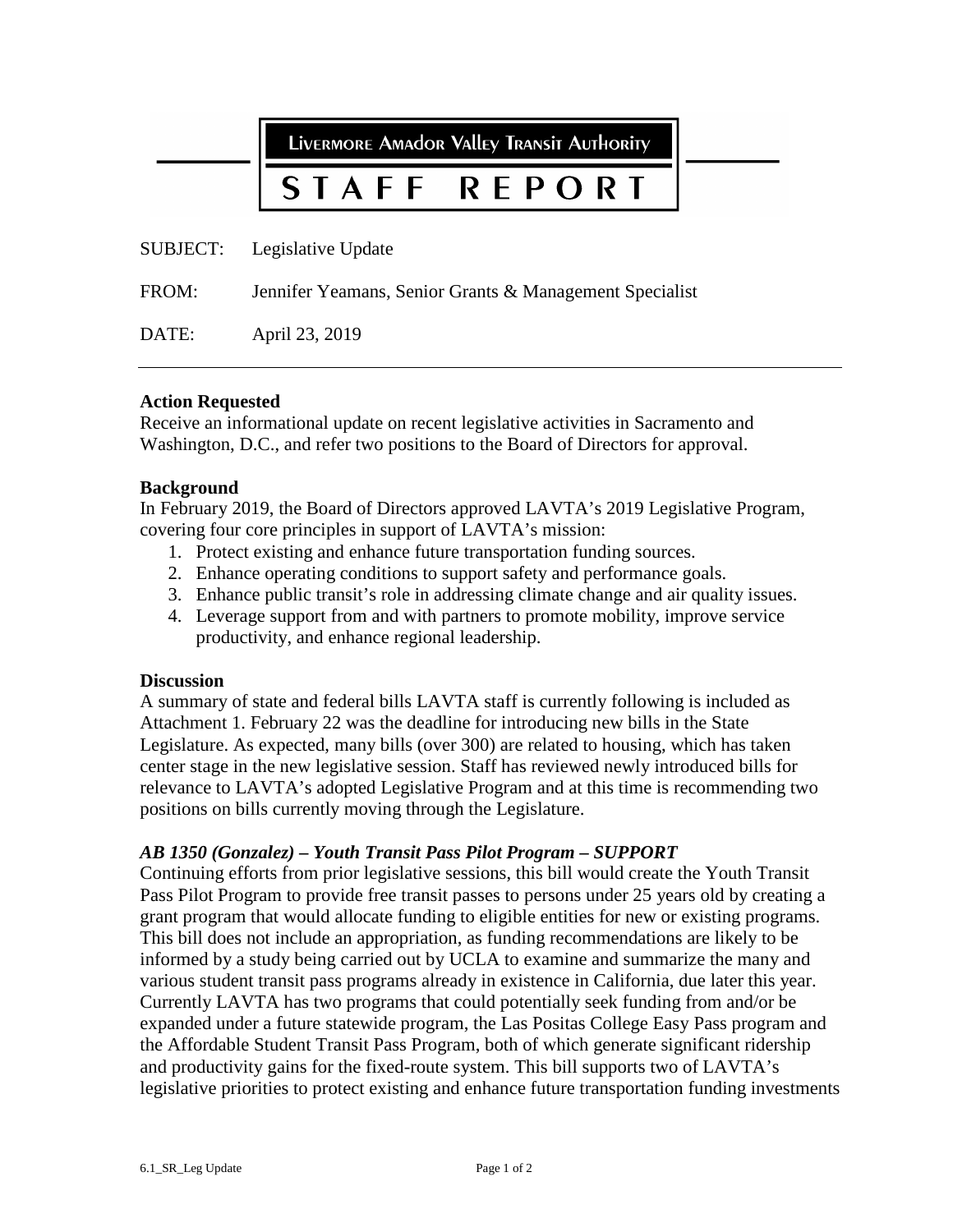and to leverage support from and with partners to improve service productivity. For these reasons, staff recommends a **Support** position on this bill.

## *SB 152 (Beall) – Active Transportation Program – SUPPORT*

This bill is sponsored by the Metropolitan Transportation Commission (MTC) and would make changes to the Active Transportation Program (ATP) administered by the California Transportation Commission (CTC). The Active Transportation Program was created in 2013 to fund projects that increase active modes including walking and biking, and was significantly augmented with the passage of SB 1 in 2017. Eligible sponsors include cities, counties, County Transportation Agencies, and transit operators, among others. Currently, the ATP is distributed 50% to a statewide program, 10% to small urban and rural areas, and 40% to a large-urbanized-area competitive program managed by the state's Metropolitan Planning Organizations, including MTC. SB 152 would raise the regional program share to 75% and shift administration for the regional programs from CTC to the MPOs. In doing so the bill aims to simplify the ATP application process, enable project sponsors to deliver bicycle and pedestrian improvements faster, and provide greater flexibility to fund the top priority projects at the regional level. A fact sheet on the bill is included as Attachment 2. This bill supports two of LAVTA's legislative priorities to protect and enhance future transportation funding investments and to enhance public transit's role in addressing climate change and air quality issues. For these reasons, staff recommends a **Support** position on this bill.

## **Next Steps**

Staff will continue to monitor other bills of interest to LAVTA and provide updates to the Finance & Administration Committee as may be appropriate.

### **Fiscal Impact**

None

## **Recommendation**

Staff recommends the Committee accept this report and refer two legislative positions to the Board of Directors for approval:

- AB 1350 (Gonzalez) Youth Transit Pass Pilot Program **SUPPORT**
- SB 152 (Beall) Active Transportation Program **SUPPORT**

### **Attachments:**

- 1. 2019-20 Legislative History
- 2. Attachment 2: SB 152 Fact Sheet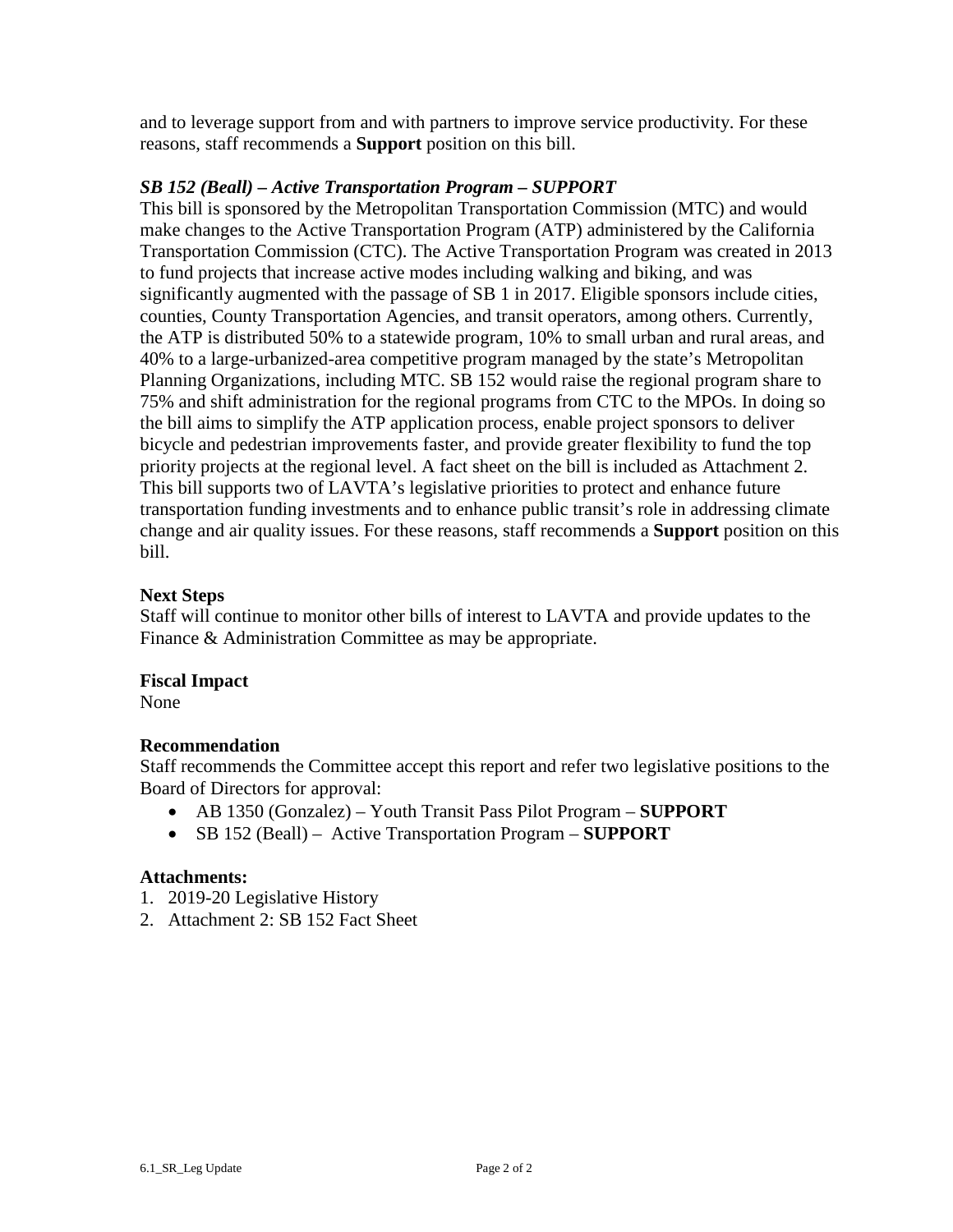## **Legislative History 2019–20 Session April 18, 2019**

| <b>STATE</b>               |                               |                                                           |                                                                                                                                                                                                                                                                                                                                                                                                                                                                                                                                                                                                                                                                                                                                                          |                                                                             |                                 |  |
|----------------------------|-------------------------------|-----------------------------------------------------------|----------------------------------------------------------------------------------------------------------------------------------------------------------------------------------------------------------------------------------------------------------------------------------------------------------------------------------------------------------------------------------------------------------------------------------------------------------------------------------------------------------------------------------------------------------------------------------------------------------------------------------------------------------------------------------------------------------------------------------------------------------|-----------------------------------------------------------------------------|---------------------------------|--|
| <b>Bill</b>                | <b>Current</b><br><b>Text</b> | <b>Status</b>                                             | <b>Description</b>                                                                                                                                                                                                                                                                                                                                                                                                                                                                                                                                                                                                                                                                                                                                       | <b>Related LAVTA</b><br>Legislative Agenda<br><b>Goal or Principle</b>      | <b>LAVTA</b><br><b>Position</b> |  |
| <b>AB 147</b><br>(Burke)   | Amended<br>3/21/2019          | Enrolled and<br>presented to the<br>Governor<br>4/15/2019 | Use taxes: collection: retailer engaged in business in this state:<br>marketplace facilitators. Specifies that, on and after April 1, 2019, a<br>retailer engaged in business in this state includes any retailer that, in the<br>preceding calendar year or the current calendar year, has total combined<br>sales of tangible personal property for delivery in this state by the retailer<br>and all persons related to the retailer that exceed \$500,000. The bill<br>would allow the department to grant relief to certain retailers engaged in<br>business in this state for specified interest or penalties imposed on use<br>tax liabilities due and payable for tax reporting periods beginning April 1,<br>2019 and ending December 31, 2022. | Protect existing and<br>enhance future<br>transportation<br>funding sources |                                 |  |
| <b>AB 752</b><br>(Gabriel) | Amended<br>4/11/2019          | Assembly<br>Transportation                                | Public transit: transit stations: lactation rooms. Would require a<br>multimodal transit station that meets certain criteria, including that it has<br>an enclosed waiting room of an unspecified size, or a transit station that<br>is proposed to serve California's high-speed rail system, that commences<br>operations or a renovation on or after January 1, 2021, to include a<br>lactation room.                                                                                                                                                                                                                                                                                                                                                 |                                                                             |                                 |  |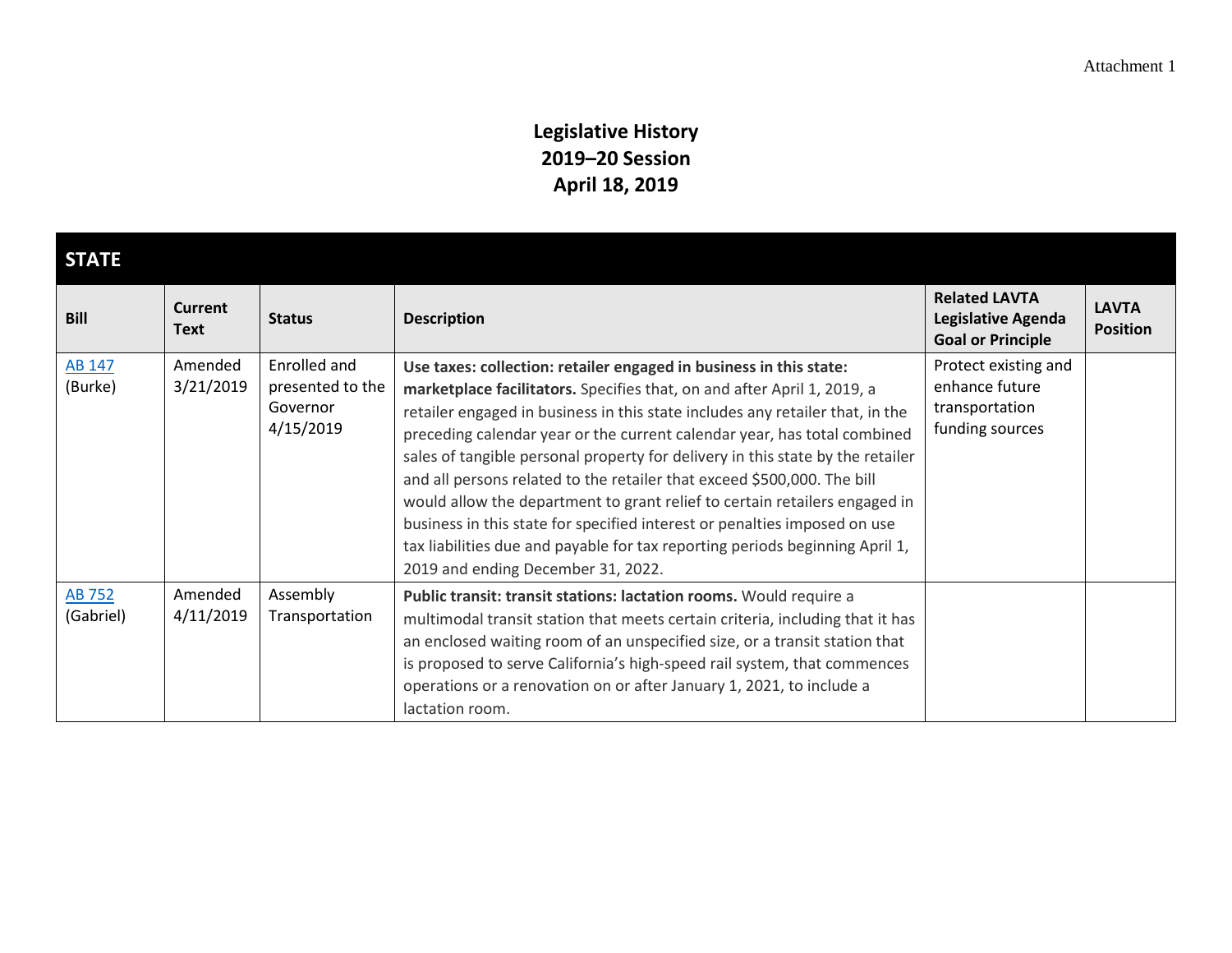| <b>AB 983</b><br>(Boerner<br>Horvath) | Introduced<br>2/21/2019 | Assembly U. &<br>Ε.             | Transportation electrification. Would require an electrical corporation to<br>work with local agencies or regional planning agencies in its service<br>territory with responsibility for planning electric vehicle deployment to<br>determine where to install new electrical charging stations along local<br>transit corridors. The bill would authorize an electrical corporation to file<br>an application with the PUC by December 31, 2020, with the support of<br>the local or regional planning agency, for the infrastructure investments<br>required to support electrical charging stations at transit corridor entry<br>and exit points or other locations.                                                                                                                                                                                                                                                   |  |
|---------------------------------------|-------------------------|---------------------------------|---------------------------------------------------------------------------------------------------------------------------------------------------------------------------------------------------------------------------------------------------------------------------------------------------------------------------------------------------------------------------------------------------------------------------------------------------------------------------------------------------------------------------------------------------------------------------------------------------------------------------------------------------------------------------------------------------------------------------------------------------------------------------------------------------------------------------------------------------------------------------------------------------------------------------|--|
| AB 1035<br>(Mayes)                    | Introduced<br>2/21/2019 | Assembly P. &<br>C.P.           | Personal information: data breaches. Would require a person or<br>business, as defined, that owns or licenses computerized data that<br>includes personal information to disclose any breach of the security of<br>the system within 72 hours following discovery or notification of the<br>breach, subject to the legitimate needs of law enforcement, as                                                                                                                                                                                                                                                                                                                                                                                                                                                                                                                                                                |  |
| AB 1142<br>(Friedman)                 | Amended<br>4/1/2019     | Assembly<br>Consent<br>Calendar | provided.<br>Regional transportation plans. Existing law requires a regional<br>transportation plan to include a policy element, an action element, a<br>financial element, and, if the transportation planning agency is also a<br>metropolitan planning organization, a sustainable communities<br>strategy. Under existing law, the policy element describes the<br>transportation issues in the region, identifies and quantifies regional<br>needs, and describes the desired short-range and long-range<br>transportation goals, as well as pragmatic objective and policy<br>statements. Existing law authorizes the policy element of<br>transportation planning agencies with populations that exceed<br>200,000 persons to quantify a set of specified indicators. This bill<br>would authorize the inclusion of an additional indicator regarding<br>measures of policies to increase use of existing transit. |  |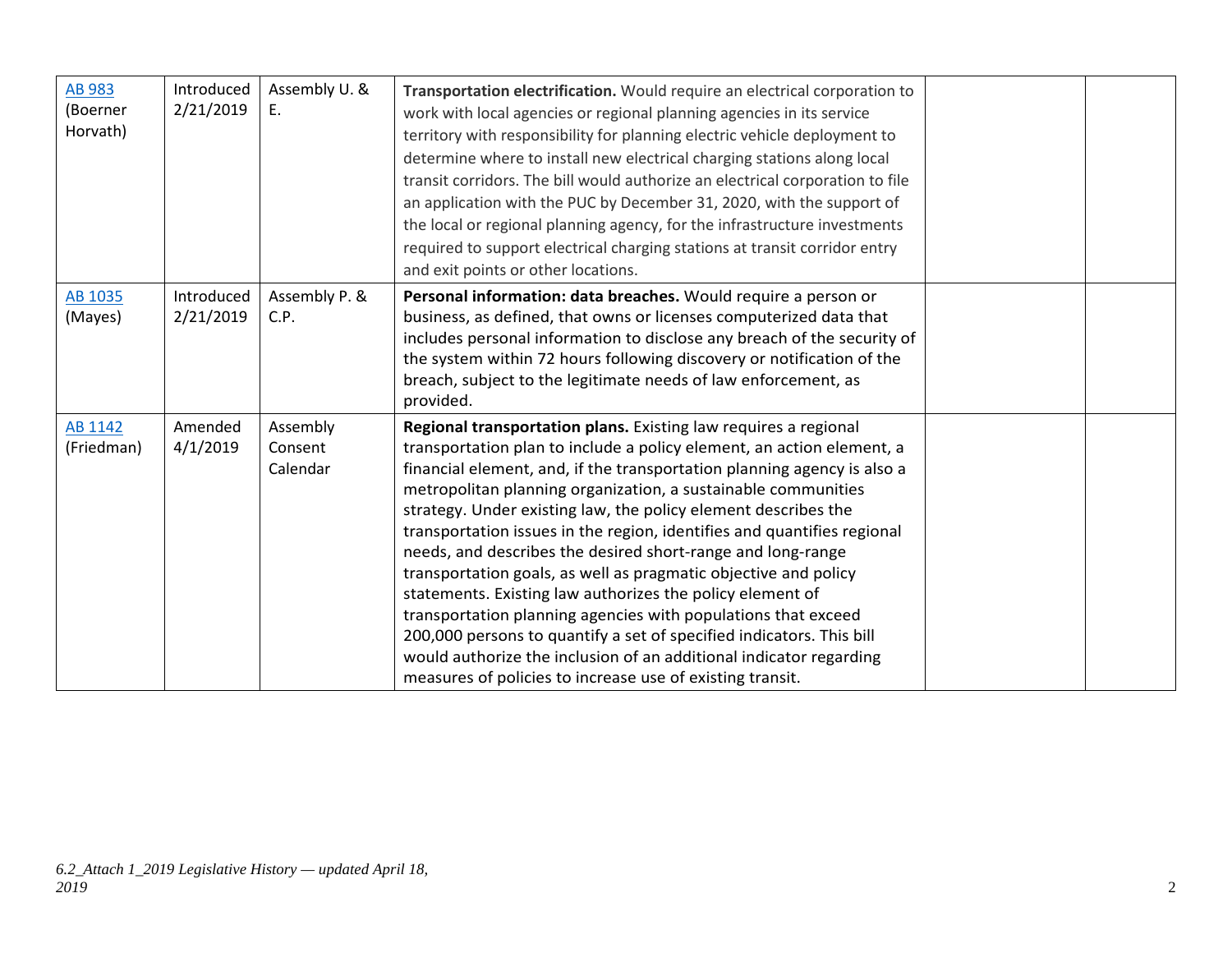| AB 1350<br>(Gonzalez)    | Amended<br>3/26/2019    | Assembly<br>Transportation   | Youth Transit Pass Pilot Program. Would create the Youth Transit<br>Pass Pilot Program upon the appropriation of moneys from the<br>Greenhouse Gas Reduction Fund by the Legislature, and would<br>require the department to administer the program. The bill would<br>require the department to award available moneys to eligible<br>participants, as defined, to provide free transit passes to persons<br>under the age of 25 through new or existing transit pass programs, as<br>specified.                                               | Protect existing and<br>enhance future<br>transportation<br>funding sources |  |
|--------------------------|-------------------------|------------------------------|-------------------------------------------------------------------------------------------------------------------------------------------------------------------------------------------------------------------------------------------------------------------------------------------------------------------------------------------------------------------------------------------------------------------------------------------------------------------------------------------------------------------------------------------------|-----------------------------------------------------------------------------|--|
| AB 1351<br>(Lackey)      | Amended<br>4/10/2019    | Assembly<br>Transportation   | Transit operators: paratransit and dial-a-ride services: assessment.<br>Would require the State Transportation Agency, in consultation with<br>public transit operators, to conduct an assessment of the procedures<br>public transit operators use to provide dial-a-ride and paratransit<br>services to individuals with disabilities who are visiting their service<br>territories and are certified to use another in-state public transit<br>operator's similar dial-a-ride and paratransit services.                                      |                                                                             |  |
| AB 1413<br>(Gloria)      | Introduced<br>2/22/2019 | Assembly Local<br>Government | Transportation: local transportation authorities: transactions and<br>use taxes. Would authorize a local transportation authority to impose<br>a tax applicable to only a portion of its county if 2/3 of the voters<br>voting on the measure within the portion of the county to which the<br>tax would apply vote to approve the tax, as specified, and other<br>requirements are met, including that the revenues derived from the<br>tax be spent within, or for the benefit of, the portion of the county to<br>which the tax would apply. |                                                                             |  |
| <b>AB 1433</b><br>(Diep) | Introduced<br>2/22/2019 | <b>Assembly Print</b>        | Transportation network companies. The Passenger Charter-party<br>Carriers' Act provides for the regulation of charter-party carriers of<br>passengers by the Public Utilities Commission and includes specific<br>requirements for liability insurance coverage, background checks, and<br>other regulatory matters applicable to transportation network<br>companies, as defined, and their participating drivers, as defined. This<br>bill would make nonsubstantive changes to the definitions that apply<br>to these provisions.            |                                                                             |  |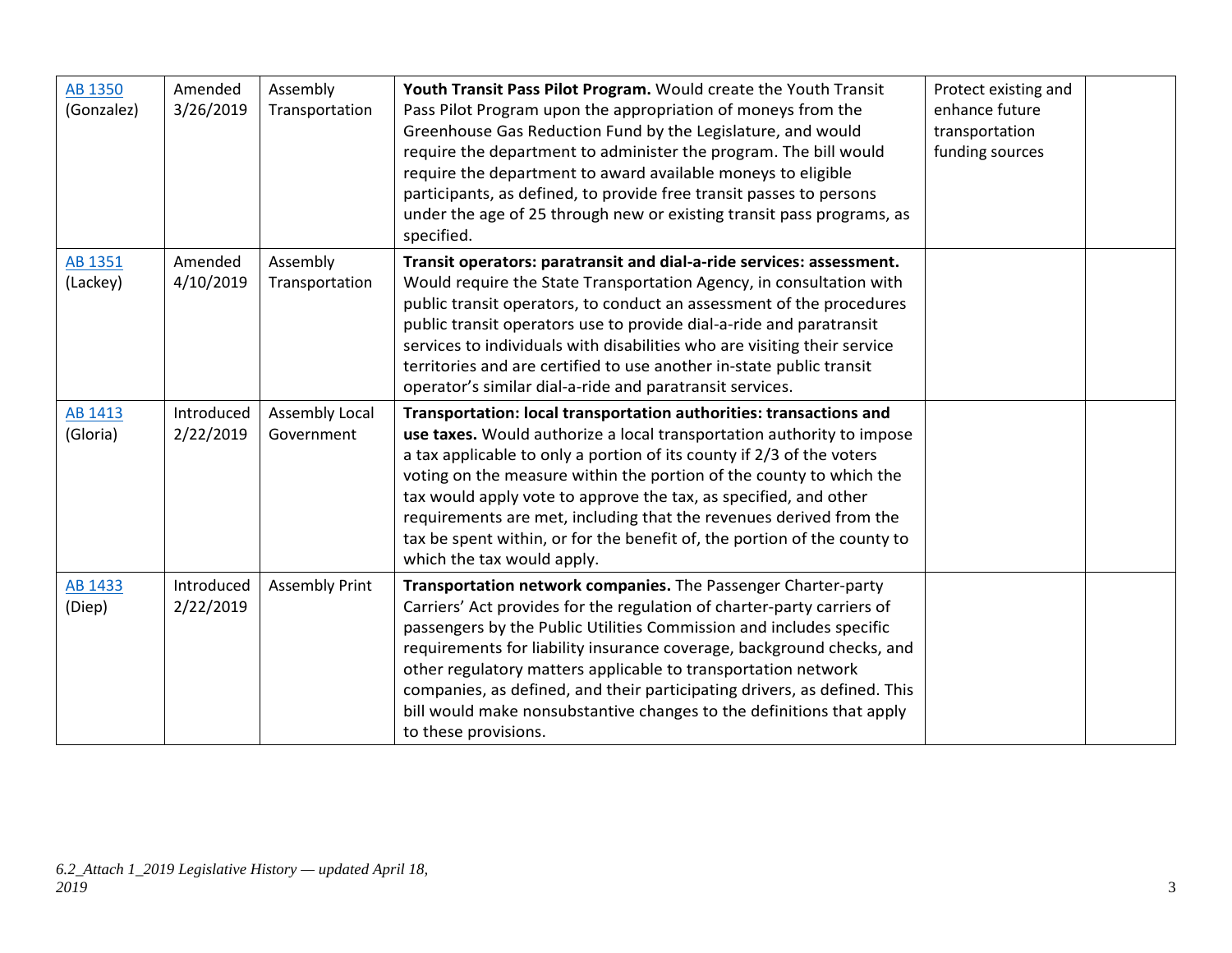| AB 1543<br>(Holden)   | Introduced<br>2/22/2019 | Assembly<br>Transportation       | Transportation funds: transit operators: fare revenues. Would<br>require a fare paid pursuant to a reduced fare transit program to be<br>counted as a full adult fare for purposes of calculating any required<br>ratios of fare revenues to operating costs specified in the act, except<br>for purposes of providing information in a specified annual report to<br>the Controller or providing information to the entity conducting a<br>fiscal or performance audit pursuant to specified provisions.                                                                                                                                                   |  |
|-----------------------|-------------------------|----------------------------------|-------------------------------------------------------------------------------------------------------------------------------------------------------------------------------------------------------------------------------------------------------------------------------------------------------------------------------------------------------------------------------------------------------------------------------------------------------------------------------------------------------------------------------------------------------------------------------------------------------------------------------------------------------------|--|
| AB 1560<br>(Friedman) | Amended<br>4/11/2019    | Assembly<br>Natural<br>Resources | California Environmental Quality Act: transportation: major transit<br>stop. Would revise the definition of "major transit stop" to include a<br>bus rapid transit station, as defined with a frequency of service<br>interval of 20 minutes or less during the morning and afternoon peak<br>commute periods. The bill would increase the frequency of service<br>interval to 20 minutes with respect to the intersection of 2 or more<br>major bus routes.                                                                                                                                                                                                |  |
| AB 1633<br>(Grayson)  | Introduced<br>2/22/2019 | Assembly<br>Consent              | Regional transportation plans: traffic signal optimization plans.<br>Would authorize each city located within the jurisdiction of MTC to<br>develop and implement a traffic signal optimization plan intended to<br>reduce greenhouse gases and particulate emissions and to reduce<br>travel times, the number of stops, and fuel use. The bill would also<br>require the Department of Transportation to coordinate with each<br>city that develops a traffic signal optimization plan pursuant to these<br>provisions to ensure that any traffic signals owned or operated by the<br>department are adjusted and maintained in accordance with the plan. |  |
| AB 1744<br>(Salas)    | Amended<br>3/19/2019    | Assembly<br>Transportation       | State Air Resources Board: regulations: emissions reduction credit<br>program. Would require the state board to develop and implement<br>an emissions reduction credit program, as specified, for any<br>regulation to reduce emissions of diesel particulate matter, oxides of<br>nitrogen, and other criteria air pollutants from in-use, heavy-duty<br>diesel-fueled vehicles.                                                                                                                                                                                                                                                                           |  |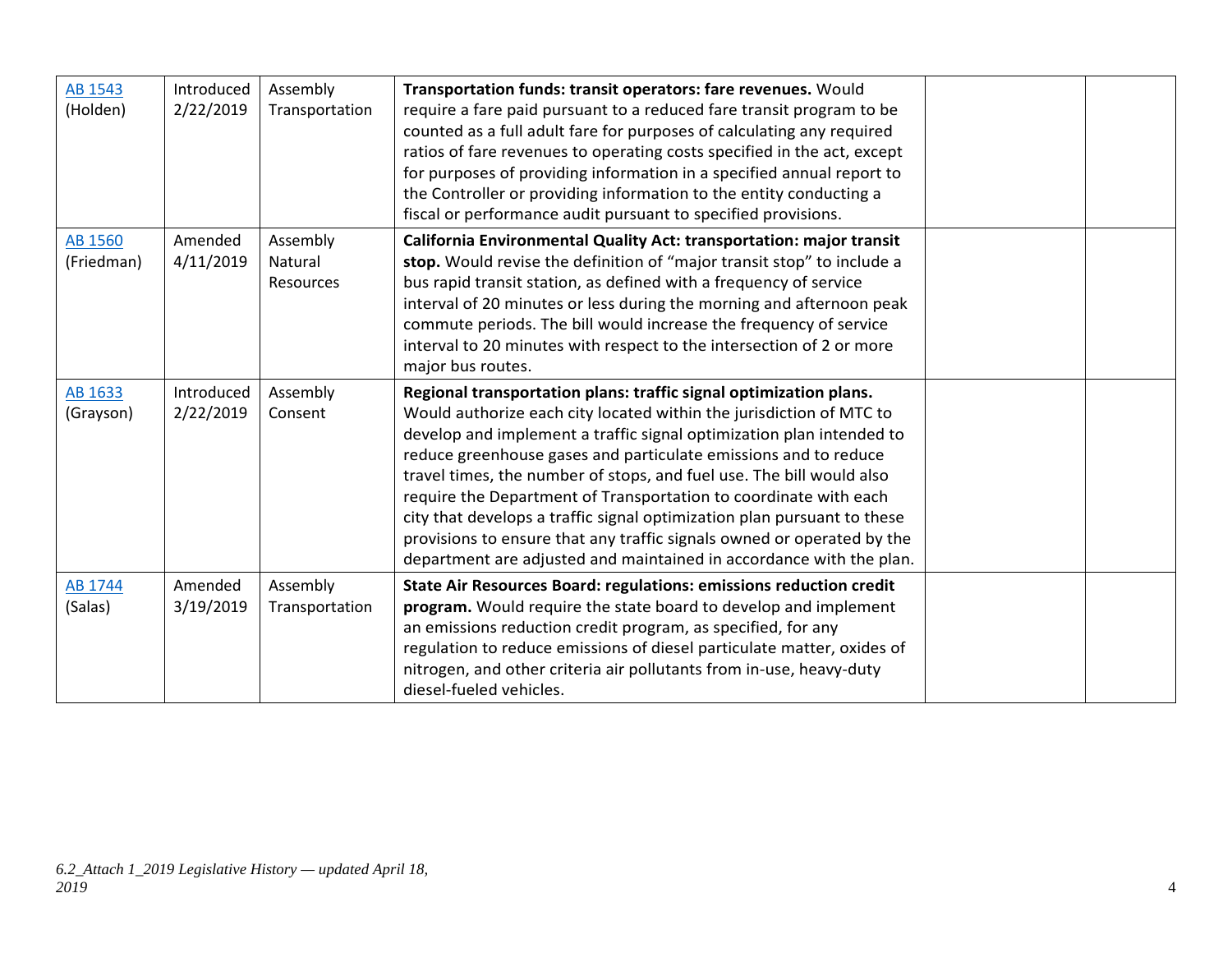| <b>SB 152</b><br>(Beall) | Amended<br>3/20/2019    | Senate<br>Transportation | Active Transportation Program. Would require that 75% of available<br>funds be awarded to projects selected by MPOs in urban areas with<br>populations greater than 200,000, with the available funds distributed<br>to each MPO based on its relative share of the population, 15% to<br>fund projects in small urban and rural regions, and 10% to projects of<br>a transformative nature competitively awarded by the commission on<br>a statewide basis. The bill would require, rather than authorize, the<br>commission to adopt separate guidelines for the MPOs to ensure that<br>they have sufficient discretion to adopt regional guidelines. |  |
|--------------------------|-------------------------|--------------------------|---------------------------------------------------------------------------------------------------------------------------------------------------------------------------------------------------------------------------------------------------------------------------------------------------------------------------------------------------------------------------------------------------------------------------------------------------------------------------------------------------------------------------------------------------------------------------------------------------------------------------------------------------------|--|
| <b>SB 278</b><br>(Beall) | Amended<br>3/28/2019    | Senate<br>Transportation | Metropolitan Transportation Commission. Would require MTC to<br>adopt revised guidelines by January 1, 2021, and every 4 years<br>thereafter, to be used in the preparation of county transportation<br>plans.                                                                                                                                                                                                                                                                                                                                                                                                                                          |  |
| <b>SB 336</b><br>(Dodd)  | Introduced<br>2/19/2019 | Senate<br>Transportation | Transportation: fully-automated transit vehicles. Would require a<br>transit operator, as defined, to ensure each of its fully-automated<br>transit vehicles, as defined, is staffed by at least one of its employees,<br>who has had specified training, while the vehicle is in service.                                                                                                                                                                                                                                                                                                                                                              |  |

#### **FEDERAL Bill Current River Text Status Description Related LAVTA Legislative Agenda Goal or Principle LAVTA Position** [H.R. 180](https://www.congress.gov/bill/116th-congress/house-bill/180) (Hastings) 1/3/2019 House Transportation & Infrastructure; House Ways & Means **Build America Act.** Directs the Department of Transportation (DOT) to carry out a national infrastructure investment grant program for capital investments in surface transportation infrastructure. Projects eligible for funding under the program include, at a minimum, highway and bridge projects, public transportation projects, passenger and freight rail transportation projects, and port infrastructure investments. Protect existing and enhance future transportation funding sources [H.R. 879](https://www.congress.gov/bill/116th-congress/house-bill/879) (Brownley) 1/30/2019 House **Transportation** & Infrastructure **Support Local Transportation Act.** Increases the percentage of surface transportation block grant program funds to be allocated to certain urbanized areas from 55 percent to 65 percent by 2020. Protect existing and enhance future transportation funding sources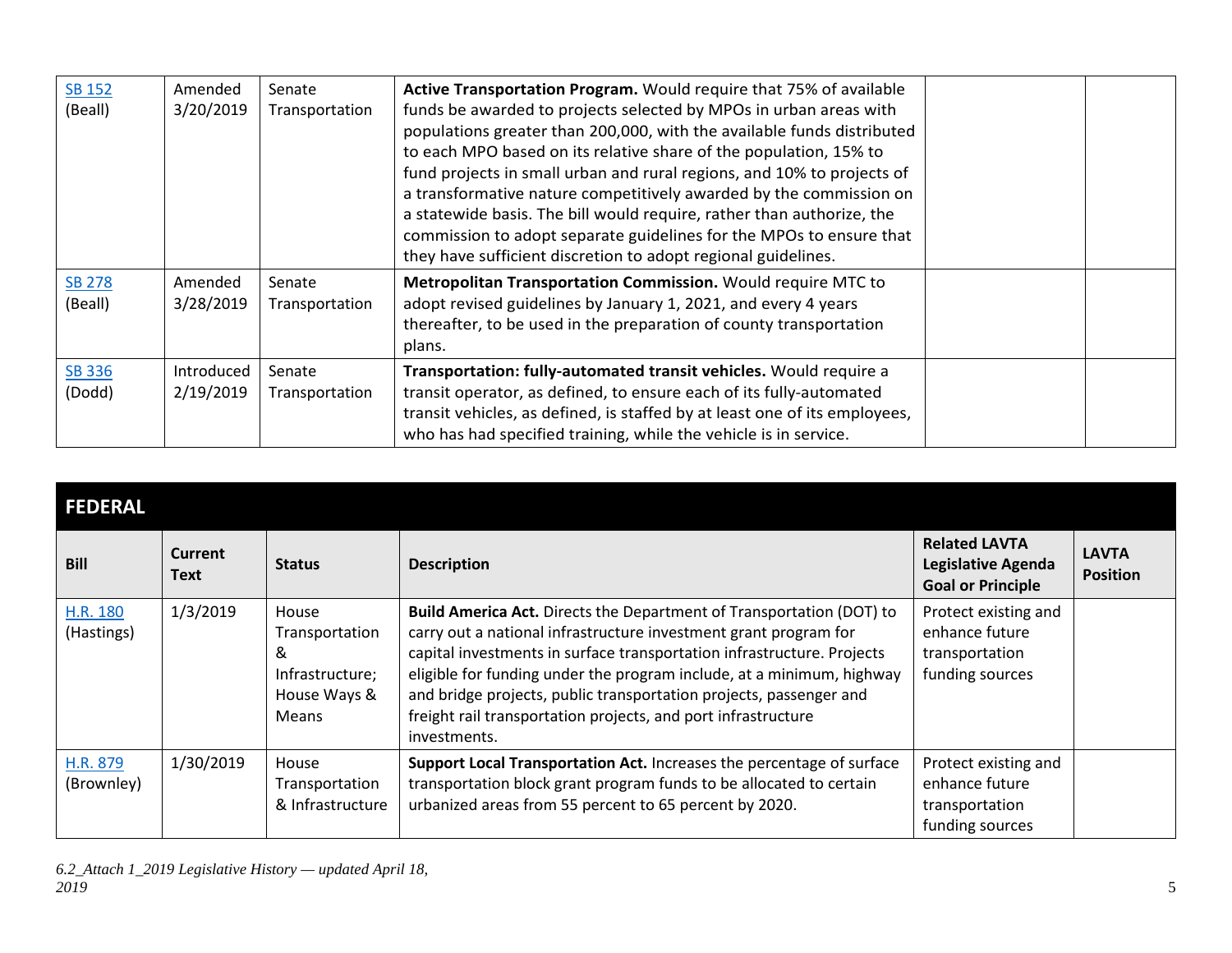| H.R. 880<br>(Brownley)    | 1/30/2019 | House<br>Transportation<br>ఠ<br>Infrastructure;<br>House Ways &<br><b>Means</b> | Surface Transportation Investment Act of 2019. Amends the Internal<br>Revenue Code of 1986 to repeal loopholes for major integrated oil<br>companies and directs savings to the surface transportation block<br>grant program. | Protect existing and<br>enhance future<br>transportation<br>funding sources |  |
|---------------------------|-----------|---------------------------------------------------------------------------------|--------------------------------------------------------------------------------------------------------------------------------------------------------------------------------------------------------------------------------|-----------------------------------------------------------------------------|--|
| H.R. 1139<br>(Napolitano) | 1/30/2019 | House<br>Transportation<br>& Infrastructure                                     | Transit Worker and Pedestrian Protection Act. Amends title 49,<br>United States Code, to require the development of public<br>transportation operations safety risk reduction programs, and for other<br>purposes.             |                                                                             |  |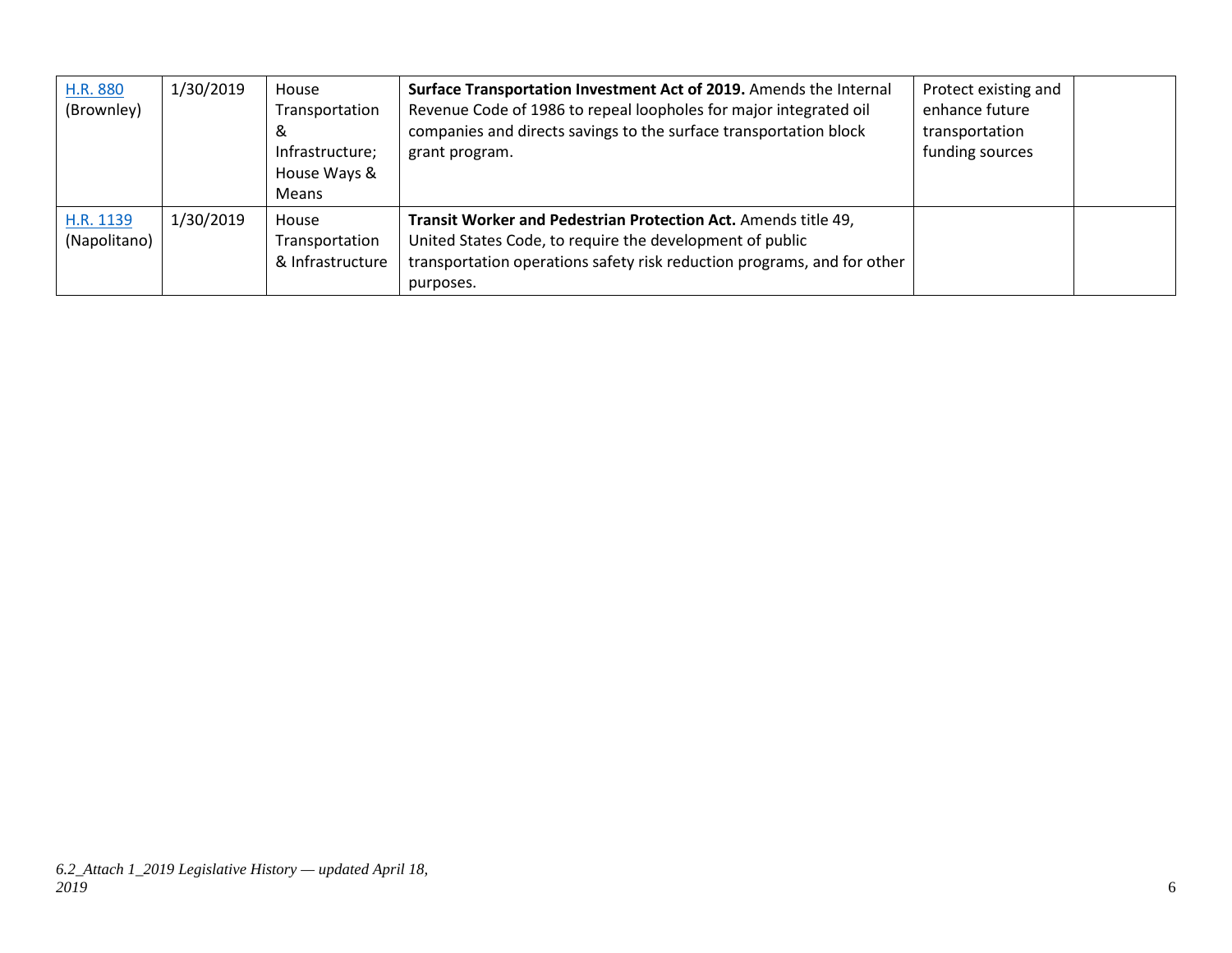

# **SENATOR JIM BEALL**

## SB 152 Active Transportation Program Reform Act

## **ISSUE**

Over the last five years, the Active Transportation Program (ATP) has constructed many important bicycle and pedestrian improvements statewide. However, the program has also evolved into a complex, timeconsuming, and costly program for project sponsors to navigate and for the state and regional agencies to administer.

Significant state resources in the form of Caltrans staff, California Transportation Commission (CTC) staff and commissioners are consumed by application review and project allocations for hundreds of small-scale projects that would make more sense to administer at the regional level. Meanwhile, funding levels for each of the state's metropolitan areas, where the funds are most needed, are highly unpredictable due to the majority of the funds being administered through a statewide competitive grant program.

In addition, despite huge demand for ATP funds, project savings and or ATP funds freed up from projects that missed deadlines are currently sent to the State Highway Account, rather than reinvested in further bicycle and pedestrian enhancements.

## **BACKGROUND**

The ATP program was established by the legislature to fund projects that increase active modes of transportation across the state including walking and biking, increase safety for non-motorized users, reduce greenhouse gas admissions, and enhance public health. SB 1 (Beall) infused an additional \$100 million in new funding and dramatically increasing the potential impact of promoting ATP projects across the state.

Currently the funds are distributed as follows:

 Statewide Competitive ATP - 50% to the state for a statewide competitive program

- Small Urban and Rural 10% to the small urban and rural area competitive program to be managed by the state
- Regional ATP 40% to the large urbanized area competitive program, with funding distributed by population and managed by the Metropolitan Planning Organization (MPO).

The Legislative Analysist Office (LAO) recently released a report reviewing the ATP program. The report identified several areas to improve the administration of the program, including many offered by this bill. It is time for a more rational approach that offers a simpler and more transparent application process, delivers bike and pedestrian safety improvements faster, and provides regions with a more predictable level of funding.

## **THIS BILL**

SB 152 would make the following changes to ATP:

- Expedite bicycle and pedestrian improvements by shifting the responsibility for administering the metropolitan portion directly to MPOs and eliminates the need for each individual project to be allocated by the CTC. This is similar to how MPOs administer federal Surface Transportation Block Grant Program (STP) and Congestion Mitigation and Air Quality Improvement Program (CMAQ) federal funds.
- Modify the share of funds distributed by formula as follows:
	- o Increase regional share from 40-percent to 75-percent (similar to the share of funds provided to regions in the State Transportation Improvement Program).
	- o Hold rural and small areas near harmless by increasing their share of dedicated funding from 10-percent to 15-percent, a similar proportion they received of overall ATP funding in the last four cycles, while still allowing these areas to compete for the statewide share.